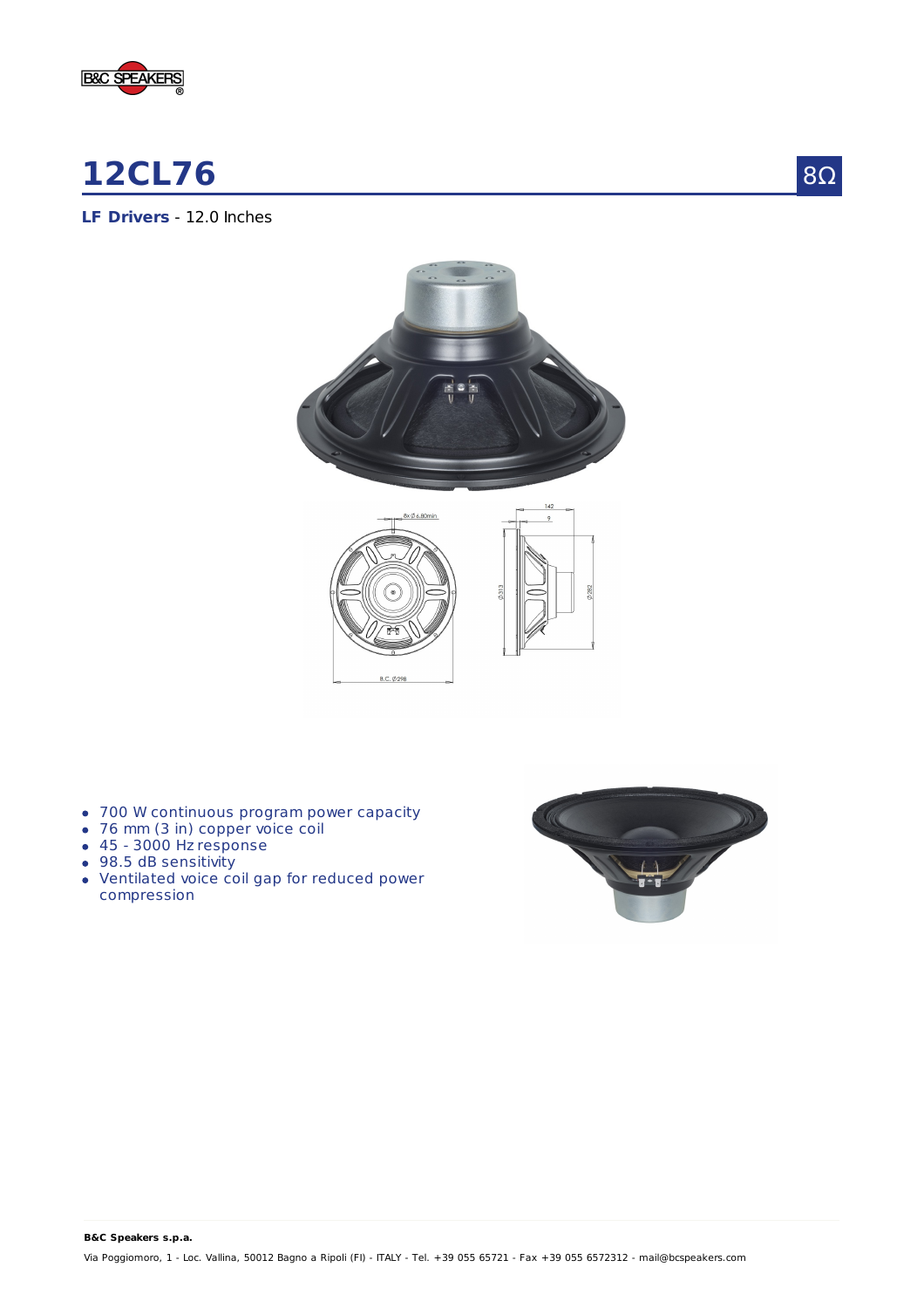





## **SPECIFICATIONS**

**B&C Speakers s.p.a.**

| <b>Nominal Diameter</b>                | 320 mm (12.0 in)    |
|----------------------------------------|---------------------|
| Nominal Impedance                      | 8 Q                 |
| Minimum Impedance                      | $6.5 \Omega$        |
| Nominal Power Handling <sup>1</sup>    | 350 W               |
| Continuous Power Handling <sup>2</sup> | 700 W               |
| Sensitivity <sup>3</sup>               | 98.5 dB             |
| <b>Frequency Range</b>                 | 45 - 3000 Hz        |
| <b>Voice Coil Diameter</b>             | 76 mm (3.0 in)      |
| <b>Winding Material</b>                | Copper              |
| <b>Former Material</b>                 | Glass Fibre         |
| <b>Winding Depth</b>                   | 17.0 mm (0.67 in)   |
| <b>Magnetic Gap Depth</b>              | 11.0 mm $(0.43$ in) |
| <b>Flux Density</b>                    | $1.05$ T            |

## **DESIGN**

| <b>Surround Shape</b>        | <b>Triple Roll</b>                  |
|------------------------------|-------------------------------------|
| Cone Shape                   | Exponential                         |
| <b>Magnet Material</b>       | Neodymium Inside Slug               |
| Spider                       | Single                              |
| <b>Pole Design</b>           | <b>Straight Pole</b>                |
| <b>Woofer Cone Treatment</b> | <b>WP Waterproof Front Side</b>     |
| Recommended Enclosure        | 40.0 $dm^3$ (1.41 ft <sup>3</sup> ) |
| <b>Recommended Tuning</b>    | 60 Hz                               |

#### **PARAMETERS 4**

| <b>Resonance Frequency</b> | 48 Hz                                         |
|----------------------------|-----------------------------------------------|
| Re                         | 5.2 $\Omega$                                  |
| Qes                        | 0.22                                          |
| Qms                        | 4.8                                           |
| Qts                        | 0.21                                          |
| Vas                        | 59.0 dm <sup>3</sup> (2.1 ft <sup>3</sup> )   |
| Sd                         | 522.0 cm <sup>2</sup> (80.9 in <sup>2</sup> ) |
| ηo                         | 2.9%                                          |
| <b>Xmax</b>                | ± 6.0 mm                                      |
| Xvar                       | $± 8.5$ mm                                    |
| Mms                        | 70.0 g                                        |
| BI                         | 22.4 Txm                                      |
| Le                         | $1.5$ mH                                      |
| <b>EBP</b>                 | 218 Hz                                        |